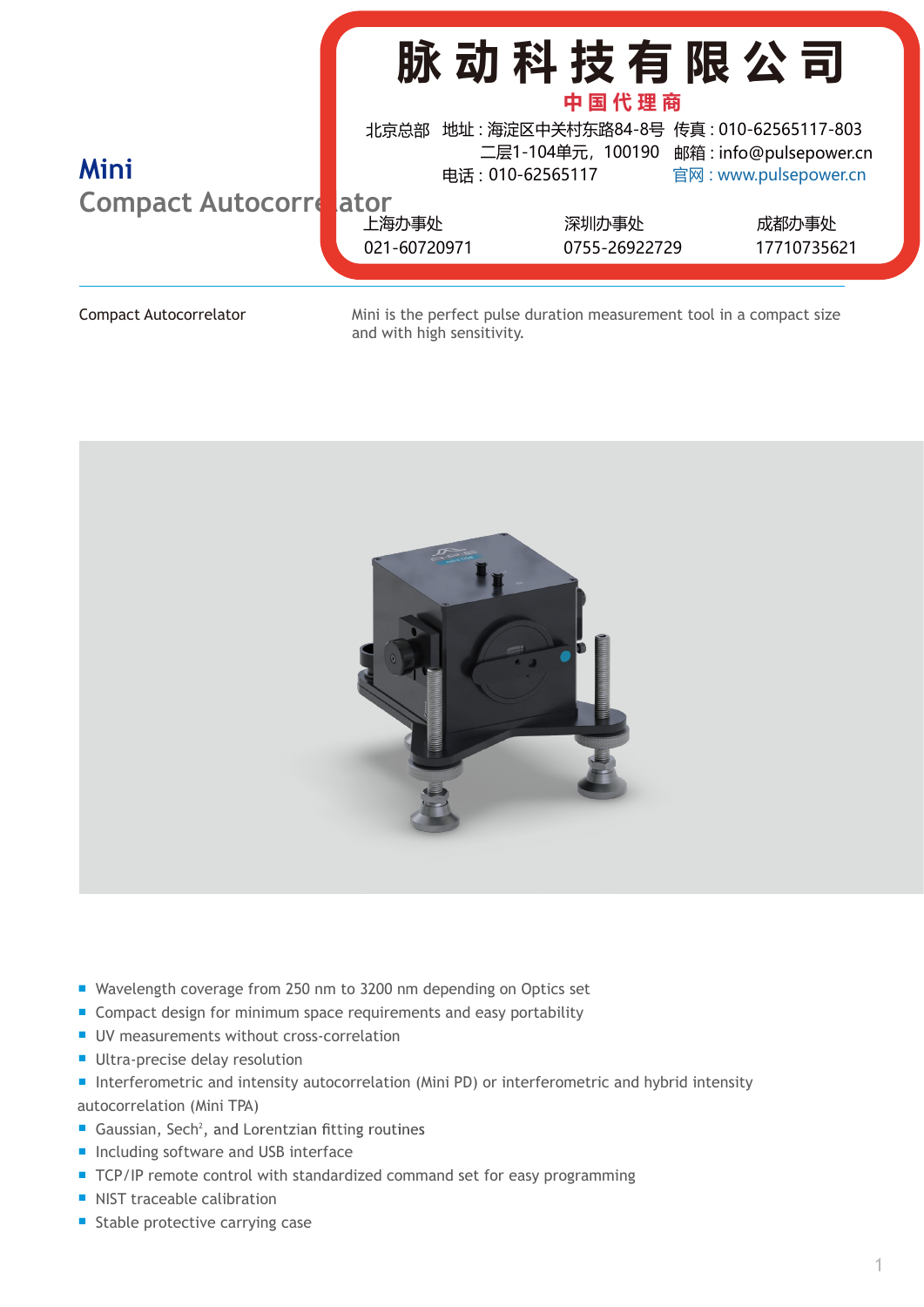

### **... Compact Autocorrelator for Routine Tasks**

#### Two models available **Mini TPA - Exchangable Detectors**

The APE Mini TPA benefits from the two-photon absorption principle. This eliminates the need of SHG crystal angle tuning and makes the wavelength tuning process unnecessary. Various exchangeable Optics Sets to cover a wide wavelength range are available for the Mini TPA.



| ÷ |                                                                    |                                   |
|---|--------------------------------------------------------------------|-----------------------------------|
|   | $\bigoplus_{\bullet}$<br>$\ddot{\circ}$<br>$\bigcirc$<br><b>CO</b> | H<br>$\overline{\mathbb{C}}$<br>П |
|   |                                                                    |                                   |

#### **Mini PD - Detector not exchangable**

The Mini PD is available with for different wavelength ranges (pre-installed, not exchangeable). It is ideal for lasers with a fix wavelength or where the wavelength range is within one of the ranges below. Thus, the Mini PD is the most cost-effective autocorrelator.

| VIS <sub>1</sub> | VIS <sub>2</sub> | <b>NIR</b> | -IR       |
|------------------|------------------|------------|-----------|
| 420-550 540-750  |                  | 700-1200   | 1100-1800 |

### UV Range without Cross-**Correlation**

Together with an UV Optics Set, the Mini TPA provides pulse width measurements in the UV range, from 250 nm to 400 nm without the need for cross-correlation. Elimination of the crosscorrelation approach makes the data evaluation easier, by reducing the conventional two-step measurement process to a single-step approach.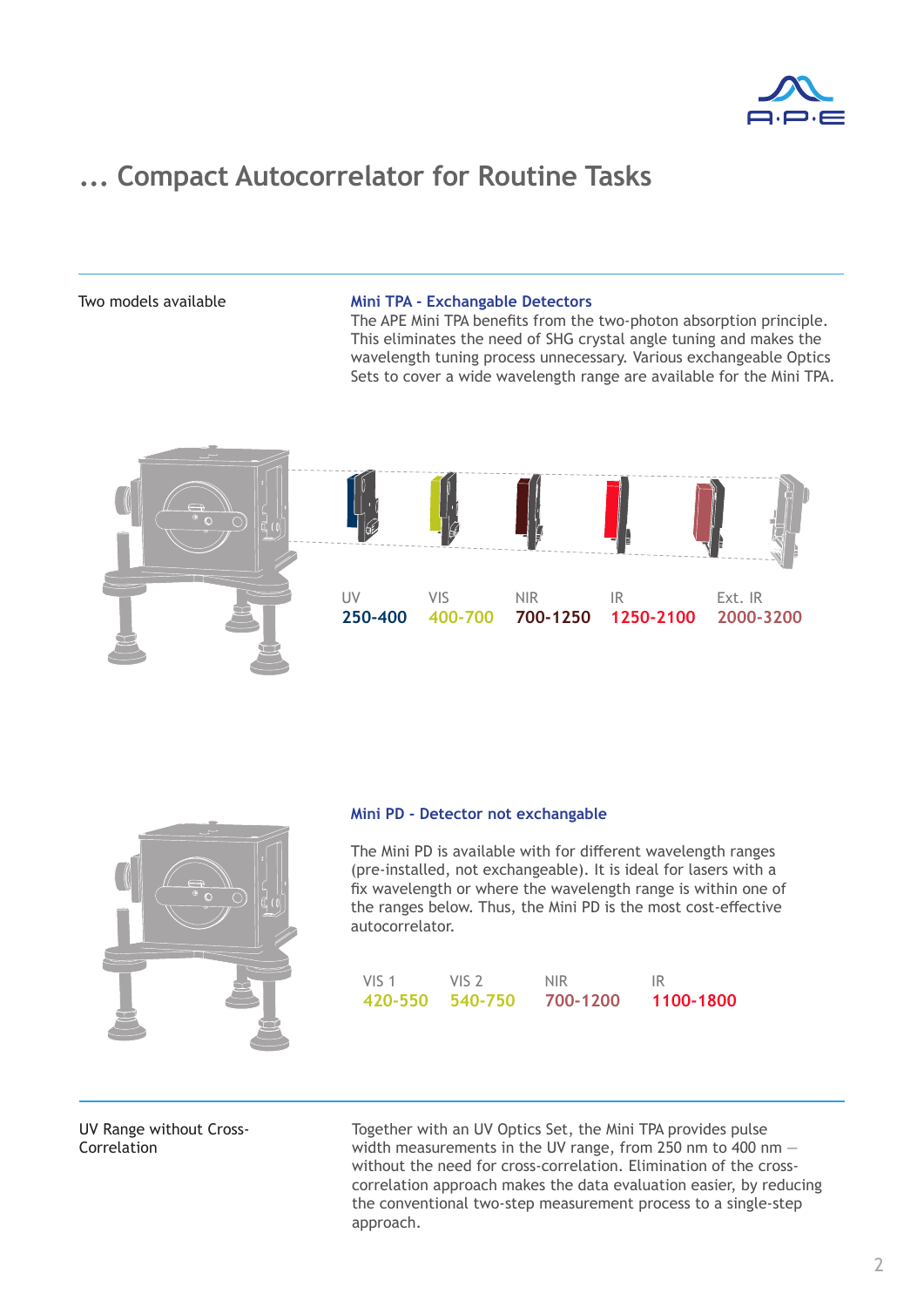# **Mini Specifications**

| <b>Specifications</b>         | Mini TPA                                                                                               | Mini PD                                                                                                                     |
|-------------------------------|--------------------------------------------------------------------------------------------------------|-----------------------------------------------------------------------------------------------------------------------------|
| Measurable Pulse Width Range  | 50 fs $\dots$ 3.5 ps;<br>Optional: down to 35 fs                                                       | 50 fs $\dots$ 3.5 ps;<br>Optional: down to 10 fs                                                                            |
| Available Optics Sets         | Exchangeable Optics sets of TPA-type                                                                   | Fixed Optics set of PD-type - not exchangeable                                                                              |
| Wavelength Range              | UV 250  400 nm;<br>VIS 400  700 nm;<br>NIR 700  1250 nm;<br>IR 1250  2100 nm;<br>Ext. IR 2000  3200 nm | VIS 1 420  550 nm;<br>VIS 2 540  750 nm;<br>NIR 700  1200 nm;<br>IR 1100  1800 nm<br>(Fixed range to be specified on order) |
| Type of Measurement Mode      | Collinear intensity                                                                                    | Non-collinear intensity, collinear interferometric                                                                          |
| Measurement Mode Switching    | No.                                                                                                    | Yes                                                                                                                         |
| Sensitivity*                  | Depending on Optics set, typically $0.1 W^2$ ;<br>UV range $<$ 500 W <sup>2</sup>                      | Depending on Optics set, typically 1 W <sup>2</sup>                                                                         |
| SHG Tuning for Phase Matching | Not required                                                                                           | Software aided                                                                                                              |
| Max Input Power               | 300 mW or 5 µJ (whichever results in<br>lower value)                                                   | 1 W (e.g. oscillator with a rep. rate of approx.<br>70 MHz) or 10 µJ (e.g. amplified systems)                               |
| Recommended Repetition Rate   | $> 300$ Hz;<br>For UV only: upper limit 2 MHz                                                          | $>$ 300 Hz                                                                                                                  |

### **Further Specifications**

| Input Polarization     | Linear horizontal, vertical available as option                           |
|------------------------|---------------------------------------------------------------------------|
| Input Aperture         | 6 mm (free-space)                                                         |
| Input Beam Coupling    | Free-space; Optional: fiber coupling FC/PC, FC/APC, SMA                   |
| Beam Input Height      | 86  150 mm; Optional 50 mm                                                |
| Software               | Included; Real-time display of pulse width and different fitting routines |
| <b>Fitting Routine</b> | Gaussian, Sech <sup>2</sup> , Lorentz                                     |
| Connection             | <b>USB</b>                                                                |
| Remote Control         | Possible via TCP/IP (SCPI command set)                                    |
| Calibration            | NIST traceable calibration certificate included                           |

### **Options**

- Various Optics Sets
- Short pulse option
- Fiber coupling

▪Input polarization rotator

 $*$  Measured sensitivity including Optics Set is defined as average power times peak power of the incident pulses PAV  $*$  P<sub>peak</sub>

\*\* Optional for 50 mm input beam height